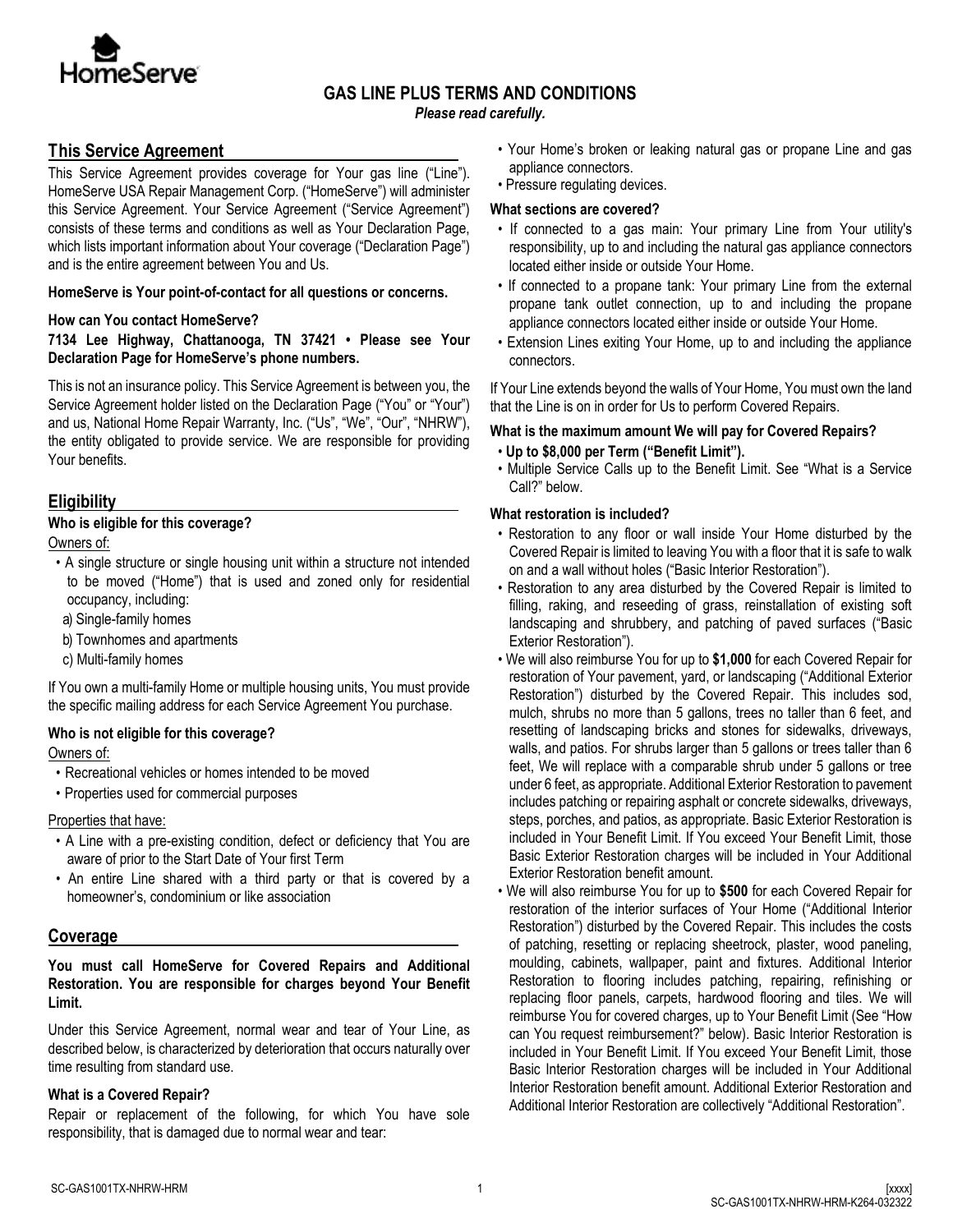• Debris will be removed from the restoration area. If adverse weather conditions occur, it may take up to 6 months for restoration to be completed.

## **Exclusions**

### **What is not covered?**

### **General exclusions:**

- **1. Damages, losses or expenses, whether from accident, negligence or otherwise, caused by: (a) You or any person or entity other than Us or HomeServe or (b) unusual circumstances, meaning a natural disaster, act of God (such as fires, explosions, earthquakes, drought, tidal waves, extreme weather, and floods), war, riots, hostilities, strikes, work slowdowns, or acts or threats of terrorism.**
- **2. Excluded Damages (see "Limits of liability"). Your rights and remedies may vary depending on the state where Your Home is located.**
- **3. Correction of, or reimbursement for, any repairs or restorations made by You or anyone You hire, not authorized by Us.**
- **4. Assessing, remediating or abating mold or notifying You of any mold that may be present in Your Home.**
- **5. Any section of Your Line that is shared with any third party or is covered by a homeowners', condominium or like association.**
- **6. Repair or replacement of any sections or parts of Your Line that are not stated to be covered in "What is a Covered Repair?" or "What sections are covered?".**

### **Line exclusions:**

- **1. Meter moves or replacements, except when required by local code and directly related to Covered Repairs.**
- **2. Appliances, fixtures.**
- **3. Lines not supplied by a utility.**
- **4. Appliance regulators.**
- **5. Pipes, fittings, and materials more than 2 inches in diameter.**
- **6. Service Calls made for propane equipment when it is found that the root cause is a no-gas situation.**

## **Restoration exclusions:**

- **1. Restoration of floor coverings, fixtures, fittings, walls, or wall coverings to their original state.**
- **2. Replacement of any decorative paving, pathways or landscaping features.**
- **3. We cannot guarantee the survival of any living materials.**
- **4. Restoration to any part of Your property not disturbed by a Covered Repair.**
- **5. Restoration to an entire paved surface in order to match color or texture.**
- **6. Restoration to (a) buildings, sheds, garages, or any other structures; sprinkler/irrigation systems, ponds, waterfalls, or other water structures; and (c) fields, meadows, pastures, or wooded areas.**
- **7. Any plant life that has died or failed to grow due to lack of care or maintenance.**
- **8. Restoration to damages, excavations, or disturbances to Your Property, that existed prior to the Covered Repair.**
- **9. Any part of Your property that is shared with any third party or covered by a homeowners', condominium, or like association.**
- **10. Restoration that is not stated to be covered in "What restoration is included?".**

# **Service Calls**

### **What is a Service Call?**

A visit to Your Home by one of HomeServe's approved technicians where either work is performed to diagnose and complete a single Covered Repair or it is determined that the repair is not covered ("Service Call").

## **Do You have to pay anything for a Service Call?**

There is no fee to make a Service Call.

### **When can You request a Service Call?**

There is an initial period of 30 days during which You will not be able to request a Service Call ("Waiting Period"), giving You less than 12 full months of coverage in the first Term. Upon renewal (if applicable), there will be no Waiting Period.

### **How can You request a Service Call?**

Call HomeServe and a service representative will schedule a Service Call. You will not be reimbursed for work not authorized by HomeServe. Technicians must have safe and clear access to, and safe working conditions at and around the work area. In order to make a Service Call Your Service Agreement must be active and You must be current with Your payment(s) of the amount You agree to pay for this Service Agreement, as listed on Your Declaration Page ("Price"). Whether Your Line is to be repaired or replaced is entirely within the discretion of HomeServe.

### **How can You request reimbursement?**

You must call HomeServe within 30 days of the completion of the Additional Restoration to request a claim form. You must fill out the form in full and return it to HomeServe within 30 days from Your receipt of the claim form. You must include copies of the invoice. The invoice or statement must be on business stationery and should include the name, address and telephone number of the provider, as well as a complete description of charges. Approved payments will be made to You within 30 days of receipt by HomeServe of Your properly completed form.

## **What is the Covered Repair Guarantee?**

For 12 months, We will arrange at Our expense and choice for repair or replacement of Covered Repairs which are defective in materials or workmanship ("Covered Repair Guarantee"). We disclaim any and all statutory or common law warranties (whether express or implied) other than the Covered Repair Guarantee and any implied warranties that cannot be excluded under applicable law.

## **Term, cancellation and renewal**

## **When does this Service Agreement start and how long is it?**

Your Service Agreement begins on the start date listed on Your Declaration Page ("Start Date") and continues for 12 months ("Term").

#### **Can You cancel?**

You may cancel at any time by either calling HomeServe or going online to https://www.homeserveusa.com/cancel.

- If You cancel within 30 days of the Start Date, You will receive a full refund less any claims paid by Us.
- If You cancel more than 30 days after the Start Date, You will receive a pro-rata refund less any claims paid by Us.
- If Your local utility or municipality provides similar coverage to You at no charge and You cancel, We will refund the payments You have made less any claims paid by Us. You may be required to provide evidence of the similar coverage.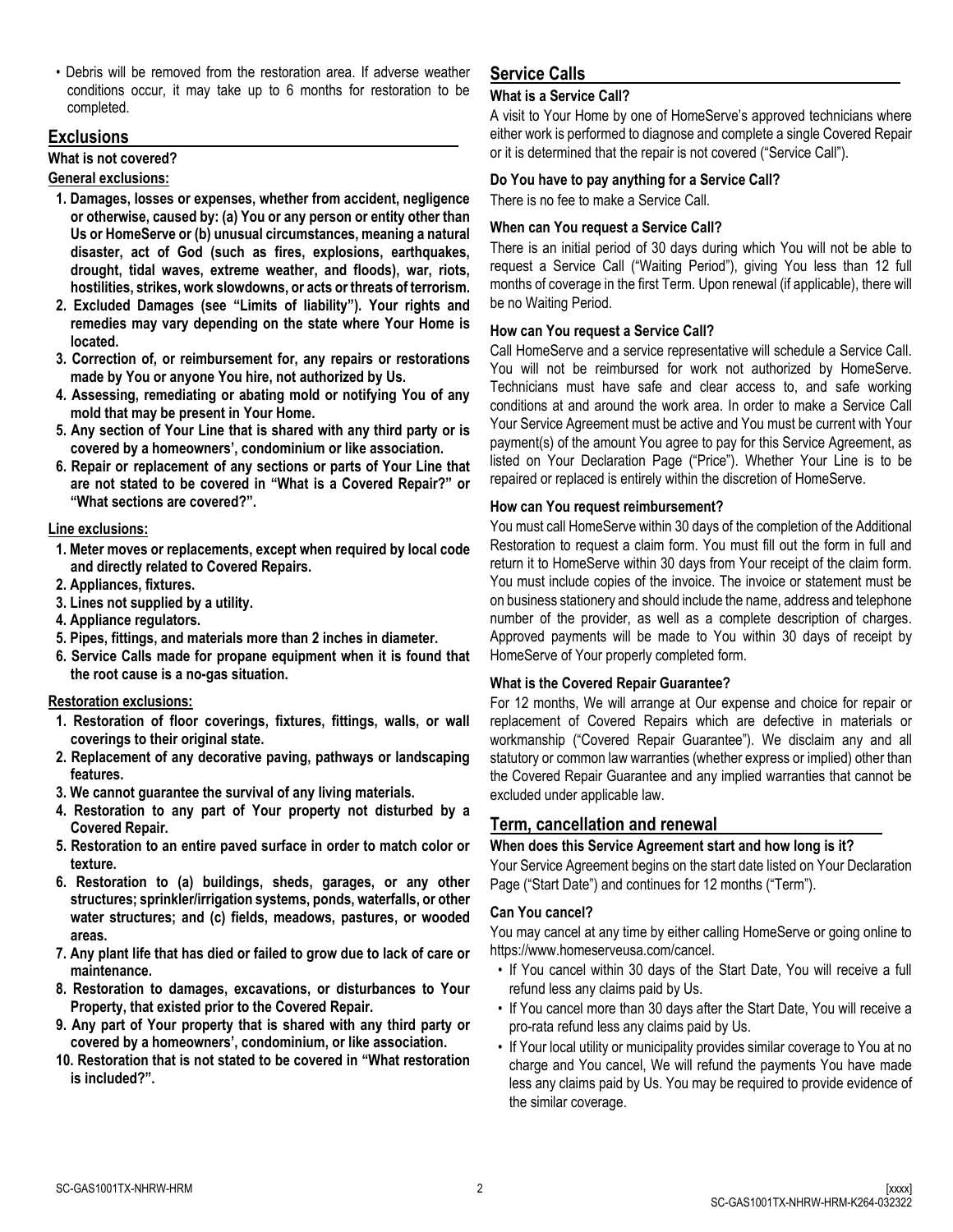#### **Can We cancel?**

- We may cancel, with no less than 15 days' notice to You: (a) for nonpayment of the Price; (b) if We find that You already have coverage that is the same or similar to the coverage provided by this Service Agreement; (c) if We find that You are ineligible for this coverage; or (d) for Your fraud or misrepresentation of facts that are material to this Service Agreement or benefits provided under it.
- We may cancel for any other reason on 60 days' notice to You.

If We cancel for (a), no refund will be given. If We cancel for (b) or (c), We will refund the payments You have made less any claims paid by Us. In all other cases You will get a pro-rata refund less any claims paid by Us.

You will be notified in writing prior to cancellation. The notice will tell You when Your Service Agreement will be cancelled and why it has been cancelled. The notice period begins when We send the notice to You.

#### **Will this Service Agreement automatically renew?**

**Unless You tell Us otherwise, Your Service Agreement will automatically renew at the end of every Term for another 12 months at the then-current renewal price.** We may change the price at renewal. We reserve the right to not offer this Service Agreement upon renewal.

### **Other terms**

#### **How can You contact NHRW?**

59 Maiden Lane, 43rd Floor, New York, NY 10038 • 1-877-382-7818

#### **Receiving documents electronically**

If You consent to electronic delivery, You can receive Your Service Agreement and all related documents to the email address listed on Your Declaration Page ("Email Address"). To update Your Email Address, or discontinue electronic delivery of Your documents You can call HomeServe or update Your preferences in Your website profile at www.homeserveusa.com.

#### **Privacy policy**

HomeServe is serious about the private nature of Your personal data. Please read their Privacy Policy, a link to which can be found at the bottom of every page at www.homeserveusa.com, carefully to fully understand how they collect, share, and protect personal data about You. You can also call HomeServe to request a copy.

#### **Assignment/Amendment**

We may assign this Service Agreement, in whole or in part, at any time without prior notice to You. We may change this Service Agreement (including the Price) and delegate any of Our obligations at Our sole discretion and without Your consent provided We give You 30 days' prior written notice of the changes. The changes will become effective 30 days after We send You the notice. You may not change this Service Agreement or delegate any of Your obligations.

#### **Transfer**

You may not transfer this Service Agreement.

#### **General**

Should any of these terms and conditions conflict with the laws of Your state they shall be deemed amended so as to comply with those laws. Should certain terms or conditions be held to be invalid or unenforceable, the remainder of these terms and conditions shall remain valid.

#### **Responsibility for benefits owed to You**

Our obligations under this Service Agreement are insured under a service contract reimbursement insurance policy. If We fail to pay or to deliver service on a claim within 60 days after proof of loss has been filed, or in the event You cancel and We fail to issue any applicable refund within 60 days after cancellation, You are entitled to make a claim against the insurer, Wesco Insurance Company at 59 Maiden Lane, 43rd Floor, New York, NY 10038,

1-866-505-4048.

#### **Limits of liability**

**To the fullest extent permitted by applicable law, (1) You agree that We and HomeServe, and both of our respective parents, successors, affiliates, approved technicians and Our and their officers, directors, employees, affiliates, agents, contractors or similar parties acting on behalf of either Us or HomeServe shall not be liable to You or anyone else for: (a) any actual losses or direct damages that exceed the lowest applicable per repair Benefit Limit, or, if there is no maximum Benefit Limit, any actual losses or direct damages that exceed the cost of repairs provided for in the "What is a Covered Repair?" section(s) of this Service Agreement, relating to any repairs performed by Us, HomeServe or on behalf of either Us or HomeServe or services provided hereunder giving rise to such loss or damage; or (b) any amount of any form of indirect, special, punitive, incidental or consequential losses or damages, damages based on anticipated or lost profits, wages, or revenue, or damages based on diminution in value or a multiple of earnings, including those caused by any fault, failure, delay or defect in providing any repairs performed by Us, HomeServe or on behalf of either Us or HomeServe or services provided under this Service Agreement, regardless of whether such damages were foreseeable and whether or not We or HomeServe or anyone acting on behalf of either Us or HomeServe have been advised of the possibility of such damages (the damages listed in clauses (a) and (b), collectively the "Excluded Damages"); and (2) these limitations and waivers shall apply to all claims and all liabilities and shall survive the cancellation or expiration of this Service Agreement. You may have other rights that vary from state to state**.

#### **Arbitration: YOU, NHRW AND HOMESERVE ALL AGREE TO RESOLVE DISPUTES BY BINDING ARBITRATION as follows:**

A. **ANY DISPUTE THAT ARISES OUT OF OR RELATES TO THIS SERVICE AGREEMENT OR FROM ANY OTHER AGREEMENT BETWEEN US, OR SERVICES OR BENEFITS YOU RECEIVE OR CLAIM TO BE OWED FROM NHRW OR HOMESERVE, WILL BE RESOLVED BY ARBITRATION ON AN INDIVIDUAL BASIS.** This arbitration agreement applies to disputes no matter when they arose, including claims that arose before You and We entered into this Service Agreement. This arbitration agreement also applies to disputes involving the officers, directors, managers, employees, agents, affiliates, insurers, technicians, successors or assigns of NHRW or HomeServe. In addition, this arbitration agreement covers any claims or causes of action against NHRW or HomeServe that You may assign or subrogate to an insurer. The American Arbitration Association ("AAA") will administer the arbitration under its Consumer Arbitration Rules. The Federal Arbitration Act applies. Unless You and We agree otherwise, any arbitration hearings will take place in the county where Your Home is located.